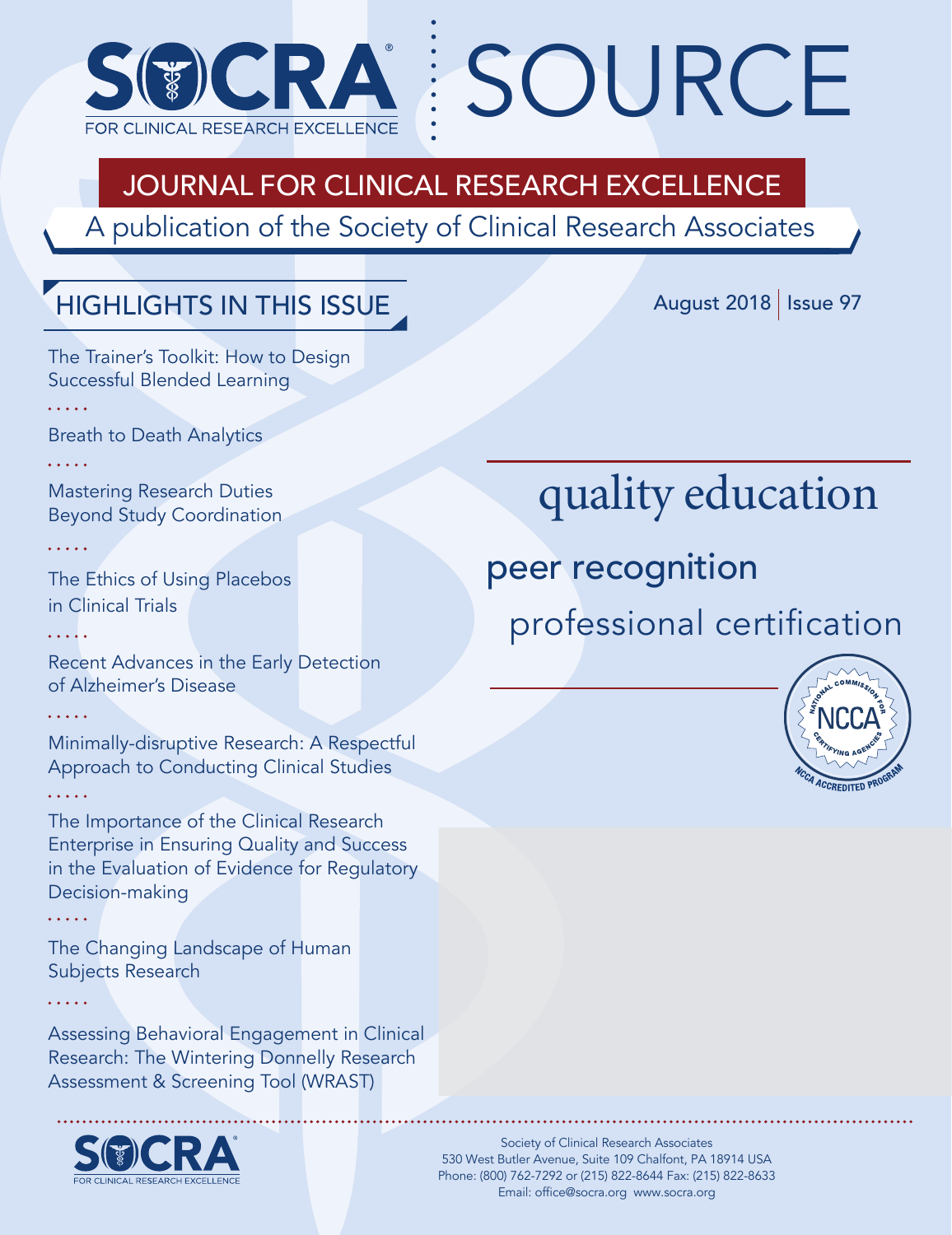# **Assessing Behavioral Engagement in Clinical Research: The Wintering Donnelly Research Assessment and Screening Tool (WRAST)**

**Nancy Wintering, MSW, LCSW, CCRP Darby Donnelly, BS Thomas Jefferson University**

*Abstract: : The content for this paper was presented originally by the first author at the 2017 SOCRA Annual Conference in a talk entitled, "Assessing Behavioral Engagement in Clinical Research." We introduce the Wintering Donnelly Research Assessment Screening Tool (WDRAST). The WDRAST can be used as an adaptable screening and assessment tool in clinical research. By taking a proactive approach, research personnel can identify, prepare, and plan for the needs of individual research participants or particular patient populations. The WDRAST can be used to evaluate research participants' psychological, physiological, cognitive, social, and functional strengths and needs. With planning, the WRAST can identify the needs of individuals or patient populations to ensure greater success in engagement, project planning, protocol adherence, and study retention.* 

# **Overview**

By adapting approaches from behavioral health treatment to a clinical research setting, the WDRAST can assess and identify each participant's particular needs. Research personnel are presented with study populations who exhibit a wide variety of behaviors. The WDRAST can help researchers to prepare for specific patient population needs in order to ensure greater success in engagement, project planning, and retention.

With a more in-depth understanding of research participants needs, we can plan accordingly to address their concerns while forging an effective partnership between researchers, participants, and their families. To understand behavioral assessment, it is important to define some key terms and concepts: screening, assessment,

needs assessment, communication, engagement, behavior management, and biopsychosocial model.

#### **Screening**

The purpose of screening is to evaluate the presence or absence of a problem, condition, or need. Usually, the answer is a "yes" or "no."

#### **Assessment**

Assessment is a process used to gather information to determine the extent and duration for defining a problem, making a diagnosis, and developing recommendations for addressing a problem, diagnosis, or need.

#### **Needs Assessment**

A needs assessment is a process to identify and address specific needs or wants in order to move toward a more desirable state of being with adequate

supports and services. The results from this assessment can be used to plan in advance what the specific study population may need. It can also identify reasonable expectations that are also flexible.

#### **Communication**

To communicate with study participants effectively, it is important to clearly explain the study procedures and what is expected to occur. It is important to be able to evaluate the subject's capacity for understanding and concentration.

#### **Engagement**

Engagement is a process that involves and empowers participants in their support system to be involved. To have a subject be engaged in a study, it is important to understand the subject's motivation and interest. In a research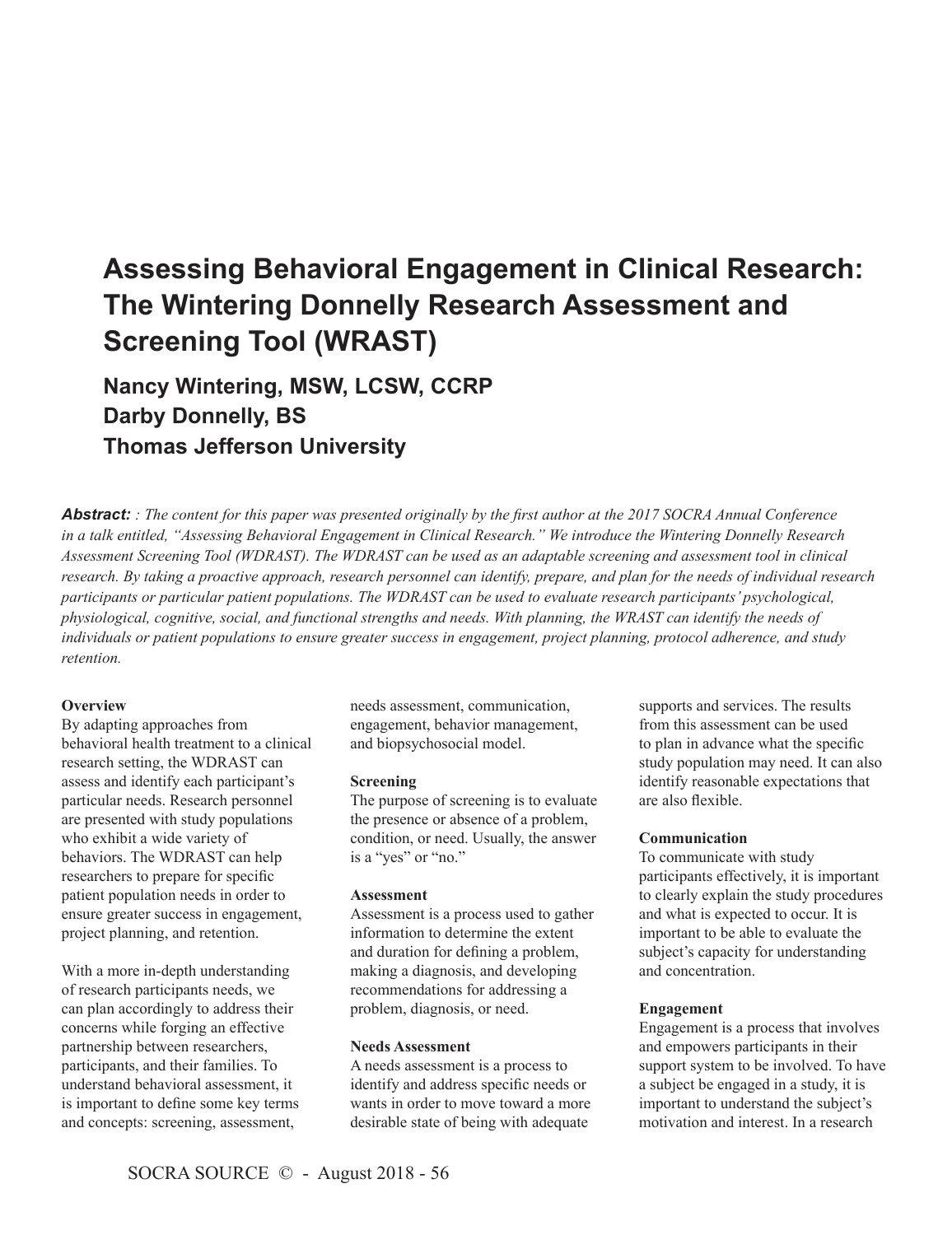# **TABLE 1 Behavior Management Strategies**

- Assess the situation and condition
- Prepare for unique needs of the study population
- Utilize tools or sources to gather information
- Brief staff and key personnel
- Plan an approach that addresses and meets the needs of the participant and the study
- Huddle to discuss challenges and systematic barriers as they arise
- Debrief: what have you learned from the encounter?

study, each participant may experience his or her disease or condition differently. Engagement can be achieved by creating a patient-centered environment that is adaptable to each subject's needs. The WDRAST can be used as a comprehensive tool that describes each person's capacities and needs in order to enable the study staff to prepare for accommodations that may be needed to promote strategies that are responsive to participant needs.

#### **Behavior Management Approach**

There is an educational component to the interactions with research participants. Positive interactions can be reinforced or rewarded. Behaviors that work against achieving the research objectives can be discussed and reframed with the participant by explaining and modeling the expected behaviors. However, assessing the capacity to understand the process is important for participants and research staff.

It is important to recognize how behavior and attitude affects you and the people around you and to be aware of how your reactions to a participant or their situation affects the interpersonal dynamics of others. Talk to a person with a condition as a person, not as a diagnosis. Responses can exacerbate or de-escalate a situation. Recognize the impact of your social role, particularly if you come from a different social or cultural background than the participant.

#### **Biopsychosocial Model**

As a screening and assessment tool, the WDRAST is based upon a biopsychosocial model that considers the biological, psychological, and sociological factors that can be attributed to disease outcomes. Biological factors include symptoms, disease, disorders, or genetics. Psychological factors include mood, personality, and behavior. Social factors can include cultural, familial, and socioeconomical. The development of the biopsychosocial model was originally published in 1977 by psychiatrist George L. Engel, who revolutionized the existing medical model. Before Engel, disease was based solely on presentation of symptoms; diagnosis was followed by a standardized intervention or treatment. However, an individual's response to a disease based upon their individual characteristics was not considered. Engel's model is based on a social cognitive theory based on the notion that treatment requires the health management team to address more than the symptoms; they must address the disease-causing factors. It is important to evaluate the social, biological, and psychological influences on a patient's treatment. The biopsychosocial model looks at how attributes and perception of disease can affect the outcome.

Social Cognitive Theory suggests that human behavior is caused by personal, behavioral, and environmental

influences. The concepts of holistic or patient-centered approaches recognize that the mind can influence the body just as the body can influence the mind.

In contemporary society, we may take it for granted that attitudes, perspectives, and social supports can have an impact on a patient's treatment response and view of their condition. Historically, the biopsychosocial model has been used for approximately fifty years.

The benefits of using a biopsychosocial approach in research planning are that it enables the study staff to plan in advance and to formulate reasonable expectations for individuals and study populations. It also is a method to anticipate and meet participants' specific needs. The WDRAST uses a biopsychosocial approach in order to gather information to share with members of the interdisciplinary team and to promote more effective care.

# **How to Use the Wintering Donnelly Research Assessment and Screening Tool**

The WDRAST identifies needed supports and accommodations, and it includes a message log and five content areas: demographics, social and cultural, physical health, psychological health, and functional capacity.

# **Supports and Accommodations**

After the completing the form, the interviewer will write a brief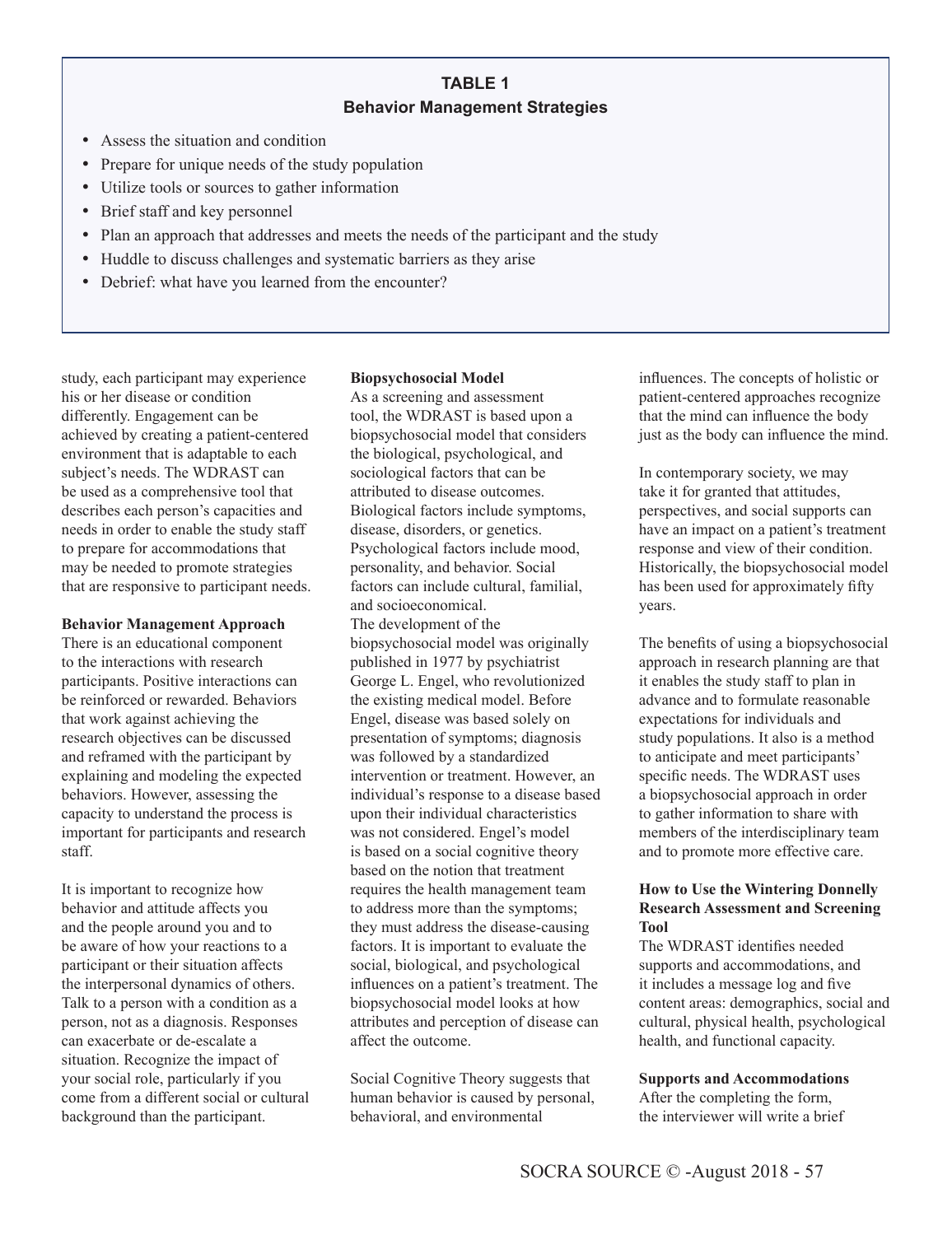summary in the comment sections and then record areas of support and accommodations that need to be made in order for the participant to have successful participation. This format is a quick way to view the need for different accommodations to be made rather than searching through the entire form.

# **Message Log**

The first section is used to maintain records of all those who have obtained information from the subject on the WDRAST. The date, method of assessment, and contact note are recorded and initialed. The form can be completed through a chart abstraction, a phone interview, or an in-person interview with the participant and/or caregiver.

# **Demographics**

The demographics section includes name, age, date of birth, gender, ethnicity, height and weight, and contact/communication information. This section will determine the primary method of contact for the participant for the duration of the study. This is also an area to identify whether one has a Legally-authorized Representative (LAR) or proxy who will be involved during the study.

# **Social and Cultural**

Social Support evaluations are important to determine an individual's capacity for self-management. Areas of evaluation can include types of social support, impact on family and caregivers, how adaptable the family and individual are, and any specific cultural and social considerations. This section identifies preferences for language and cultural considerations. It also identifies factors that could

affect communication, education, and potential conflicts of commitment and scheduling that could arise in the duration of the study. When this section is completed, it can assist staff to prepare for whether subjects need a translator or need to have documents translated to ensure that participants have been fully-informed about the study. This section can also gather information needed to plan the scheduling of appointments around the participants work schedule or other responsibilities. Research staff can be alerted to whether the participant may move or have a change in living situation during the study, and they can identify transportation needs or barriers to maintaining study appointments.

# **Physiological Health: Physical Health and Functional Capacity**

This section of the form obtains a brief overview of past and current medical history and any immediate concerns. It can be used to determine how the participant's condition is affecting their physical health. It identifies medical conditions for which the participant is being treated, and whether there are any surgeries or other planned events in the near future that could delay their treatments. This section identifies participant's ambulatory limitations, need for accommodations, and fall risks, in order to plan for patient flow and safe navigation and transport throughout the study.

# **Psychological Functioning**

This section of the WDRAST is used to focus on the participant's mental health needs. It can be used to identify current and past psychological and psychiatric conditions and also to address fears or concerns that the participant may have about study procedures. It can also

identify other psychological stressors and past and/or present brain injuries that may interfere with the participant's overall mental capacity and cognitive functioning. During the interview process, the interviewers should check for learning with the interviewee, especially if the participant does not seem to be attentive.

# **Suggestions for Administering the WDRAST:**

- Become familiar with the form and the biopsychosocial framework
- Schedule an adequate amount of time for the screening process
- Practice administering the WDRAST with peers or colleagues before administering it to a subject
- Adapt the language of the form to the interview based upon who is completing the form
- Ask open-ended questions
- Plan debriefing meetings with research colleagues to review completed forms for planning purposes
- Maintain a copy of the completed form for source documentation
- Begin to arrange accommodations and supports based upon information obtained in the WDRAST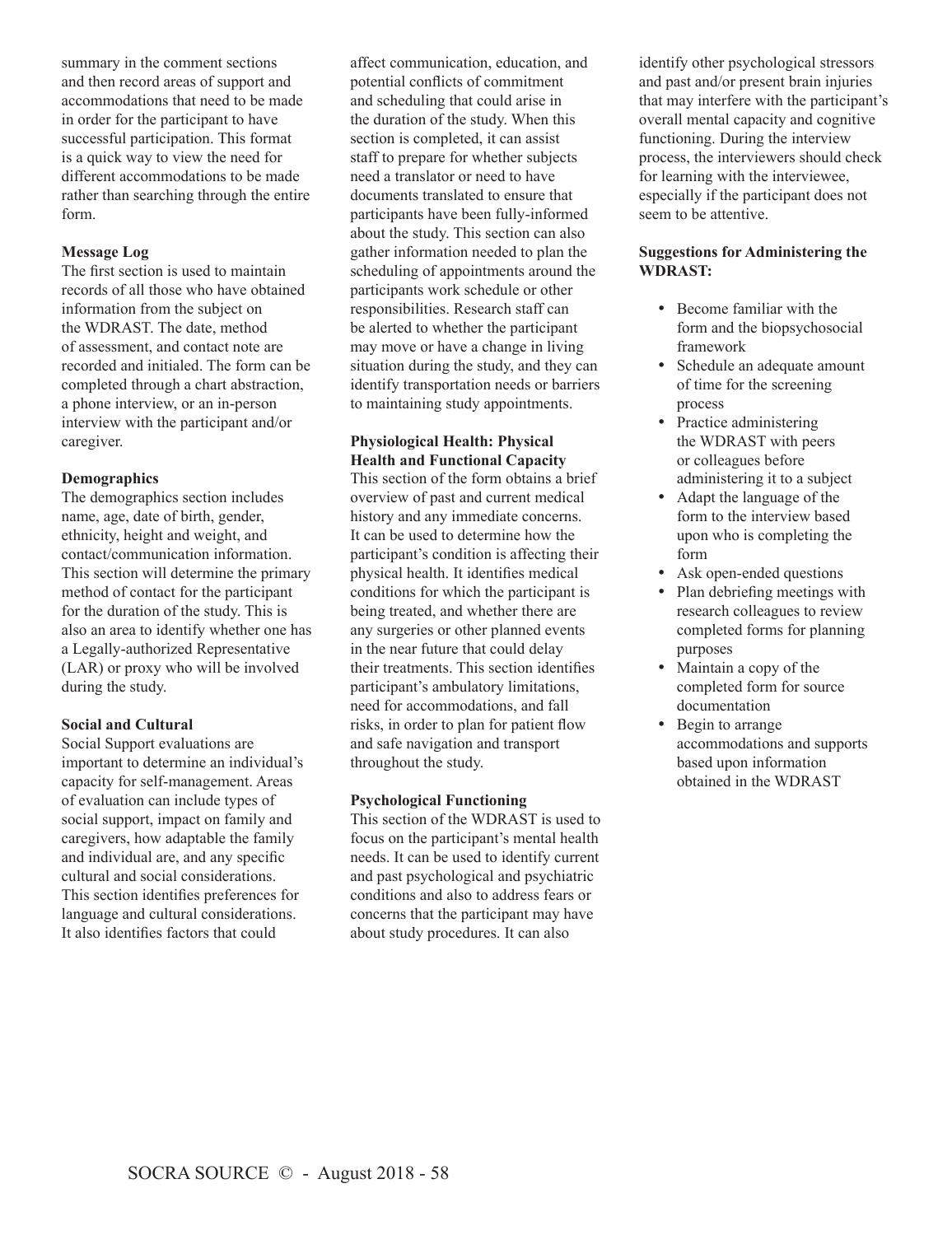# **Wintering / Donnelly Research Assessment Screening Tool**

#### **Case Example 1**

Ms. Sarah James is a 62-year old Caucasian female currently suffering from macular degeneration. She has complete visual impairment and insomnia. She will be coming in for a screening visit due to interest in participating in an insomnia clinical study. Ms. James originally worked as a first grade teacher, but due to her new visual impairment, she has left on disability. Ms. James relies solely on her husband, Ronald James, to bring her to and from appointments and to assist her while she adapts to using a white cane when walking. Ms. James is excellent at following verbal instructions, but she will need them written down for her husband.

# **WINTERING DONNELLY RESEARCH ASSESSMENT SCREENING TOOL**

**Supports and Accommodations: Indicate if additional support or consideration is needed in these areas.**

| <b>Social</b><br>□ YES<br>$\Box$ NO                                                                               | <b>Physiological</b><br><b>⊠ YES □ NO</b> | Psychological<br>$\Box$ YES $\Box$ NO | <b>Communication</b><br>I⊠YES □ NO | Support<br>$\Box$ YES $\Box$ NO | <b>Accommodations</b><br>⊠ YES □ NO |  |
|-------------------------------------------------------------------------------------------------------------------|-------------------------------------------|---------------------------------------|------------------------------------|---------------------------------|-------------------------------------|--|
| 図 In Person □ Self-Administered 図 With family member □ Chart Abstraction<br>Method of Assessment: $\square$ Phone |                                           |                                       |                                    |                                 |                                     |  |

|                             | <b>MESSAGE LOG</b>                                                                                                                                                                                                            |                             |
|-----------------------------|-------------------------------------------------------------------------------------------------------------------------------------------------------------------------------------------------------------------------------|-----------------------------|
| Interviewer: Jamie Lawrence |                                                                                                                                                                                                                               |                             |
| Date:                       | Contact:                                                                                                                                                                                                                      | <b>Initials or Name of</b>  |
|                             |                                                                                                                                                                                                                               | <b>Person(s) Conducting</b> |
|                             |                                                                                                                                                                                                                               | Screening:                  |
| 08/31/2017                  | Met in Dr. Henry's office                                                                                                                                                                                                     | JL                          |
| 08/31/2017                  | Husband (Ronald) came to read and write for subject                                                                                                                                                                           | JL                          |
|                             | Comments: Subject is a 62-year old Caucasian female suffering from macular degeneration. She has complete visual                                                                                                              |                             |
|                             | impairment. She is interested in participating in an insomnia clinical study.                                                                                                                                                 |                             |
|                             | Physiological: Blindness and problems with sleeping; uses a white cane when walking                                                                                                                                           |                             |
|                             | Communication: Can follow verbal instructions                                                                                                                                                                                 |                             |
|                             | A common calculation of the delighteral memoral incumentations are the common construction of the description of the design of the second second second second second second second second second second second second second |                             |

| Accommodations: Unable to drive; needs instructions to be verbal or written down for her husband

#### **Case Example 2**

Mr. John Smith is a 33-year old African American male recently diagnosed with Multiple Sclerosis (MS). He contacted us because he wishes to be involved in a clinical trial. Mr. Smith will be coming in for a screening visit accompanied by his wife, Emma Smith. Mr. Smith coaches youth soccer part-time and has children at his home. Mr. Smith takes oxycodone for pain as needed, but he is on no other daily medications. He recently has been having increased anxiety and memory issues due to his MS.

# **WINTERING DONNELLY RESEARCH ASSESSMENT SCREENING TOOL**

**Supports and Accommodations: Indicate if additional support or consideration is needed in these areas.**

| <b>Social</b>                                                                                                                         | <b>Physiological</b> | Psychological     | l Communication        | Support              | <b>Accommodations</b> |  |
|---------------------------------------------------------------------------------------------------------------------------------------|----------------------|-------------------|------------------------|----------------------|-----------------------|--|
| $\Box$ YES $\Box$ NO                                                                                                                  | <b>⊠ YES □ NO</b>    | <b>⊠ YES □ NO</b> | NICI YESI<br>$\Box$ No | $\Box$ NO<br>D YES ⊺ | EX YES □ NO           |  |
| $\boxtimes$ In Person □ Self-Administered $\boxtimes$ With family member □ Chart Abstraction<br>Method of Assessment: $\square$ Phone |                      |                   |                        |                      |                       |  |

|                                                                                                                                         |          |  | <b>MESSAGE LOG</b> |  |                                                           |  |  |
|-----------------------------------------------------------------------------------------------------------------------------------------|----------|--|--------------------|--|-----------------------------------------------------------|--|--|
| <b>Interviewer:</b> George Silverman                                                                                                    |          |  |                    |  |                                                           |  |  |
| Method of Assessment: $\Box$ Phone $\boxtimes$ In Person $\Box$ Self-Administered $\Box$ With family member $\Box$ Chart<br>Abstraction |          |  |                    |  |                                                           |  |  |
| Date:                                                                                                                                   | Contact: |  |                    |  | <b>Initials or Name of</b><br><b>Person(s) Conducting</b> |  |  |
|                                                                                                                                         |          |  |                    |  |                                                           |  |  |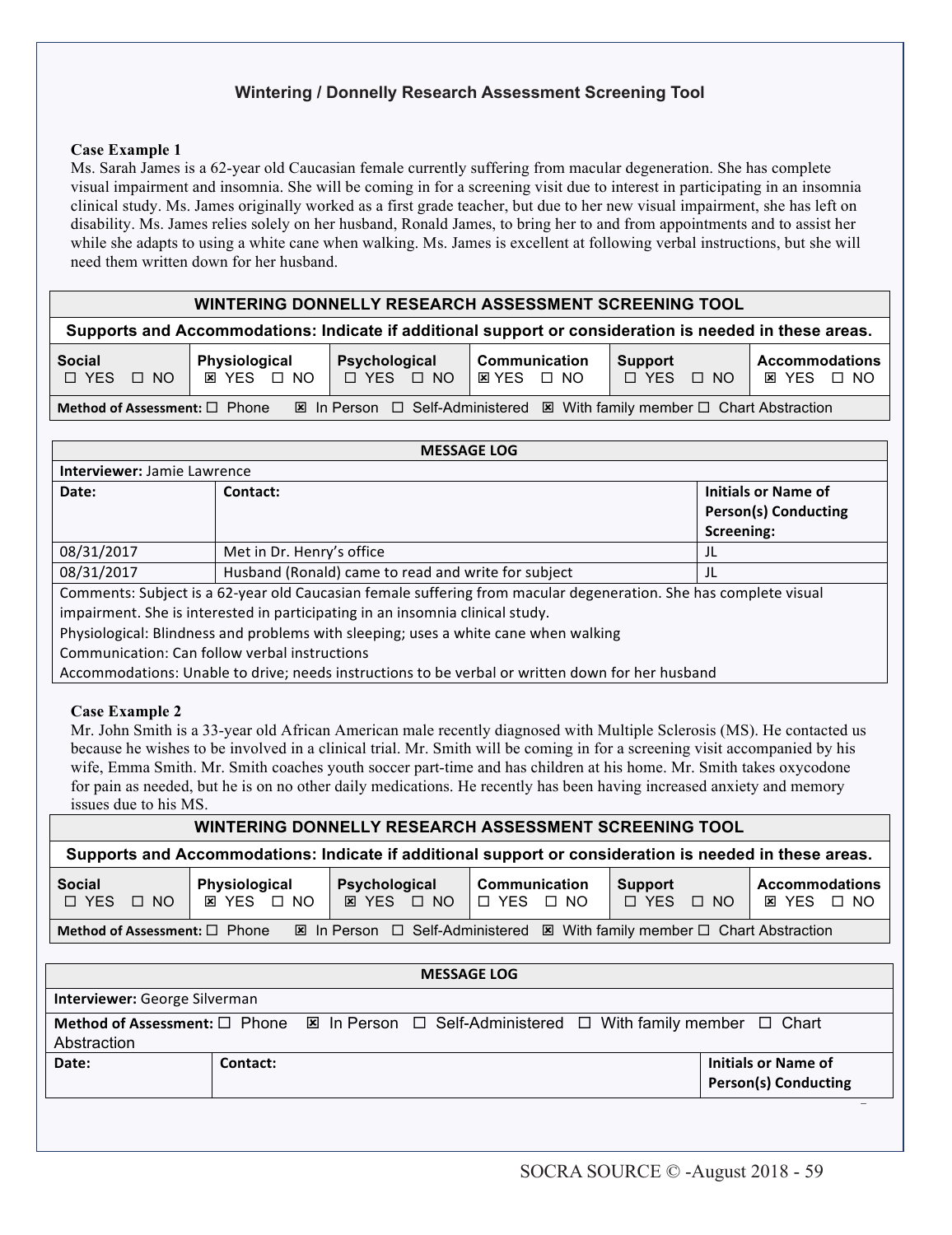# **Wintering / Donnelly Research Assessment Screening Tool, Cont'd.**

|                                                                               |                                                                                                                               | Screening: |  |  |  |  |
|-------------------------------------------------------------------------------|-------------------------------------------------------------------------------------------------------------------------------|------------|--|--|--|--|
| 08/30/2017                                                                    | Subject completed form with wife (Emma) in Dr. Patterson's office                                                             | GS         |  |  |  |  |
|                                                                               | Comments: The subject is a 33-year old African American male with recent diagnosis of Multiple Sclerosis. He is interested in |            |  |  |  |  |
|                                                                               | a new experimental Multiple Sclerosis clinical trial.                                                                         |            |  |  |  |  |
|                                                                               | Physiological: Multiple Sclerosis and pain due to Multiple Sclerosis                                                          |            |  |  |  |  |
| Psychological: Anxiety and Memory due to early symptoms of Multiple Sclerosis |                                                                                                                               |            |  |  |  |  |
|                                                                               |                                                                                                                               |            |  |  |  |  |

# **Case Example 3:**

Mr. Kevin Kim is an 88-year old non-English speaking Korean male with progressive cognitive impairment. He will be accompanied by his son, Jake Kim, to his appointments to provide translation. Jake is also Mr. Kim's legally authorized representative due to his father's increase in cognitive impairment. If Jake is unavailable to attend an appointment, a Korean translator will be needed. Aside from cognitive impairment, Mr. Kim also is on medication for hypertension and hyperlipidemia. Mr. Kim also is hard of hearing, wears glasses, and ambulates slowly with assistance from a cane.

# **WINTERING DONNELLY RESEARCH ASSESSMENT SCREENING TOOL**

**Supports and Accommodations: Indicate if additional support or consideration is needed in these areas.**

| <b>Social</b><br>D YES<br>⁄ □ NO                                                                                                      | Physiological<br><b>EX YES □ NO</b> | Psychological<br><b>EX YES □ NO</b> | Communication<br><b>⊠YES □ NO</b> | <b>Support</b><br>□ YES<br>$\Box$ NO | <b>Accommodations</b><br>EX YES □ NO |  |
|---------------------------------------------------------------------------------------------------------------------------------------|-------------------------------------|-------------------------------------|-----------------------------------|--------------------------------------|--------------------------------------|--|
| $\boxtimes$ In Person □ Self-Administered $\boxtimes$ With family member □ Chart Abstraction<br>Method of Assessment: $\square$ Phone |                                     |                                     |                                   |                                      |                                      |  |

| <b>MESSAGE LOG</b>                                                                                                                                                                                                                                                                                                                                                                                                                                                                                                                                     |                                                                             |                                                           |  |  |  |  |
|--------------------------------------------------------------------------------------------------------------------------------------------------------------------------------------------------------------------------------------------------------------------------------------------------------------------------------------------------------------------------------------------------------------------------------------------------------------------------------------------------------------------------------------------------------|-----------------------------------------------------------------------------|-----------------------------------------------------------|--|--|--|--|
| <b>Interviewer: Chris Doe</b>                                                                                                                                                                                                                                                                                                                                                                                                                                                                                                                          |                                                                             |                                                           |  |  |  |  |
| Method of Assessment: $\Box$ Phone<br>Abstraction                                                                                                                                                                                                                                                                                                                                                                                                                                                                                                      | <b>EX In Person □ Self-Administered</b>                                     | ⊠ With family member $□$ Chart                            |  |  |  |  |
| Date:                                                                                                                                                                                                                                                                                                                                                                                                                                                                                                                                                  | Contact:                                                                    | Initials or Name of<br>Person(s) Conducting<br>Screening: |  |  |  |  |
| 08/31/2017                                                                                                                                                                                                                                                                                                                                                                                                                                                                                                                                             | Met in Dr. Jones's clinic with patient                                      | CD.                                                       |  |  |  |  |
| 08/31/2017                                                                                                                                                                                                                                                                                                                                                                                                                                                                                                                                             | Interview conducted with adult son (Jake); Patient was present<br><b>CD</b> |                                                           |  |  |  |  |
| <b>Comments:</b> Subject moves slowly, widowed elder, Korean male with mild cognitive impairment; provide written<br>instructions for son; the subject is currently being treated for hypertension and hyperlipidemia<br>Social: Subject had limited understanding of English language; son can translate<br>Physiological: hypertension, hyperlipidemia, wears glasses, hard of hearing; past smoker<br>Psychological: Memory problems<br>Accommodations: Language, walking slowly with cane<br>Communication: Needs translator if son is not present |                                                                             |                                                           |  |  |  |  |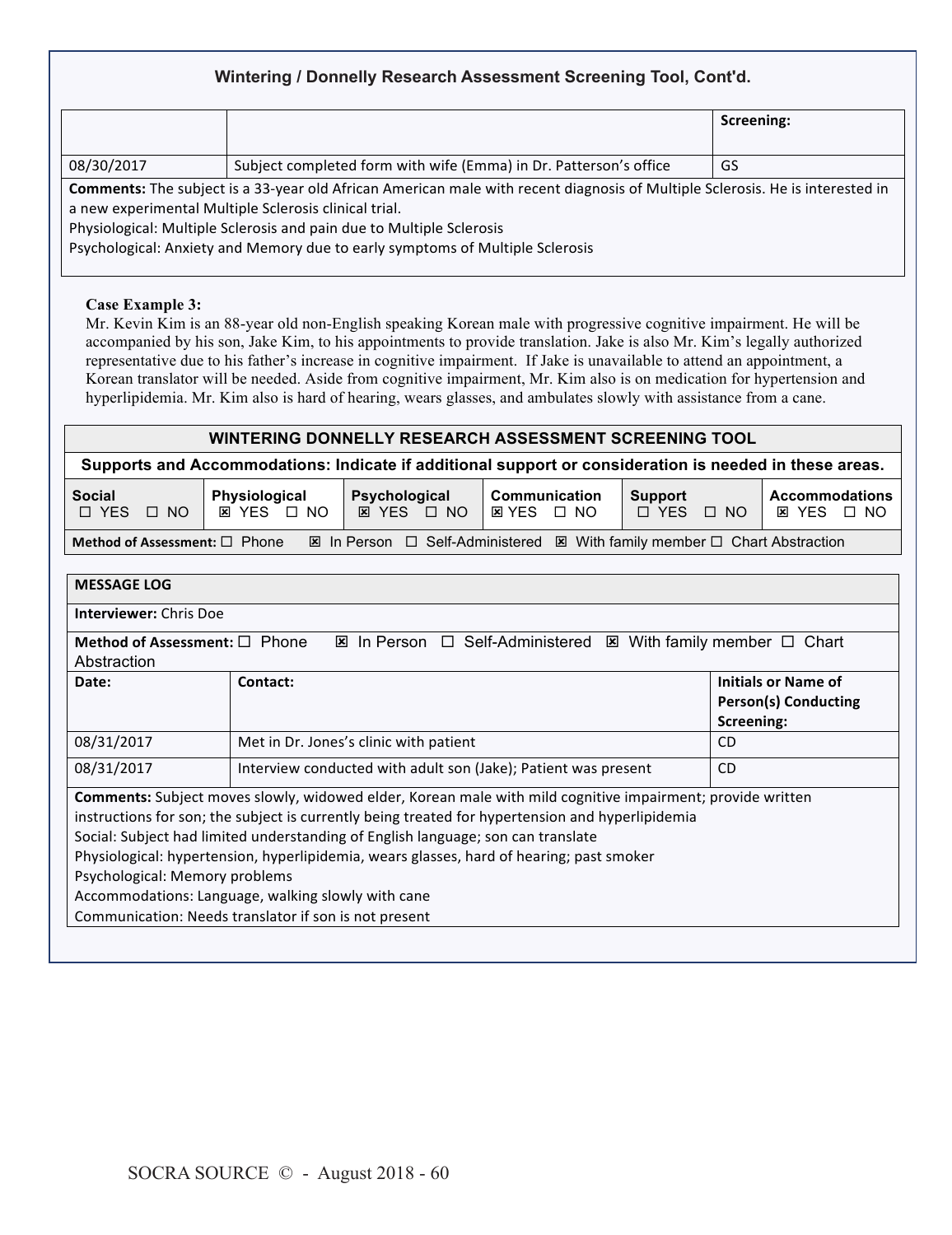# **Wintering / Donnelly Research Assessment Screening Tool, Cont'd.**

#### **Case Example 4**

Ms. Jennifer Jacobs is a 43-year old Caucasian female presenting for a screening visit for a new breast cancer study due to a recent breast cancer diagnosis. Ms. Jacobs recently lost her husband and is now working full-time as a NICU nurse to provide for her three young children. Ms. Jacobs needs to schedule research appointments around her work, although she is planning to apply for disability and find childcare arrangements. Ms. Jacobs has a penicillin allergy and no other significant past medical history. She now is experiencing mild pain due to her cancer, as well as stress, anxiety, and depression due to the loss of her husband and her recent cancer diagnosis.

# **WINTERING DONNELLY RESEARCH ASSESSMENT SCREENING TOOL**

| Supports and Accommodations: Indicate if additional support or consideration is needed in these areas.                     |                                     |                                        |                                              |                                              |                                                     |  |
|----------------------------------------------------------------------------------------------------------------------------|-------------------------------------|----------------------------------------|----------------------------------------------|----------------------------------------------|-----------------------------------------------------|--|
| <b>Social</b><br>$\Box$ NO<br><b>EX YES</b>                                                                                | Physiological<br><b>EX YES □ NO</b> | <b>Psychological</b><br>$RYES \cap NO$ | <b>Communication</b><br>I ⊓ YES<br>$\Box$ No | <b>Support</b><br><b>EX YES</b><br>$\Box$ NO | <b>Accommodations</b><br><b>EX YES</b><br>$\Box$ No |  |
| ⊠ With family member $□$ Chart Abstraction<br><b>⊠</b> In Person □ Self-Administered<br>Method of Assessment: $\Box$ Phone |                                     |                                        |                                              |                                              |                                                     |  |

|                                                                                                 |                                                                                                                                                                                                                                                                                                                                                                                                               |                                  | <b>MESSAGE LOG</b>          |              |                                                           |  |  |
|-------------------------------------------------------------------------------------------------|---------------------------------------------------------------------------------------------------------------------------------------------------------------------------------------------------------------------------------------------------------------------------------------------------------------------------------------------------------------------------------------------------------------|----------------------------------|-----------------------------|--------------|-----------------------------------------------------------|--|--|
| Interviewer: Megan O'Malley                                                                     |                                                                                                                                                                                                                                                                                                                                                                                                               |                                  |                             |              |                                                           |  |  |
| Abstraction                                                                                     |                                                                                                                                                                                                                                                                                                                                                                                                               |                                  |                             |              |                                                           |  |  |
| Date:                                                                                           | Contact:                                                                                                                                                                                                                                                                                                                                                                                                      |                                  |                             |              | <b>Initials or Name of</b><br><b>Person(s) Conducting</b> |  |  |
|                                                                                                 | Name:                                                                                                                                                                                                                                                                                                                                                                                                         |                                  | Location:                   |              | Screening:                                                |  |  |
| 08/31/2017                                                                                      |                                                                                                                                                                                                                                                                                                                                                                                                               | In person, in Dr. Smith's Office |                             |              | <b>MO</b>                                                 |  |  |
| diagnosis<br><b>DEMOGRAPHICS</b>                                                                | determining whether to enroll in a breast cancer trial or follow a traditional treatment plan.<br>Physiological: Breast Cancer, Penicillin allergy, and some pain due to Breast CA<br>Psychological: Anxiety, Depression, Stress, recent loss of husband, three young children to provide for, recent cancer<br>Accommodations: Scheduling appointments while children are in school and around work schedule |                                  |                             |              |                                                           |  |  |
| <b>Name: First:</b> Jennifer (JJ for short)                                                     |                                                                                                                                                                                                                                                                                                                                                                                                               | Middle:                          |                             | Last: Jacobs |                                                           |  |  |
| Address:<br>123 Apple Butter Rd.<br>Philadelphia, PA 19104                                      |                                                                                                                                                                                                                                                                                                                                                                                                               |                                  |                             |              |                                                           |  |  |
| Date of Birth: 05/01/1974                                                                       |                                                                                                                                                                                                                                                                                                                                                                                                               | Age: 43<br>(at interview)        | <b>Ethnicity: Caucasian</b> |              |                                                           |  |  |
| Gender: □ Male                                                                                  | Height: 5'6"<br>Female<br>区<br>Weight: 130lbs                                                                                                                                                                                                                                                                                                                                                                 |                                  |                             |              |                                                           |  |  |
| If female: Of childbearing potential? 図 YES □ NO Pregnant? □ YES 図 NO Breastfeeding? □ YES 図 NO |                                                                                                                                                                                                                                                                                                                                                                                                               |                                  |                             |              |                                                           |  |  |
| Cell Phone: 123-456-7890                                                                        |                                                                                                                                                                                                                                                                                                                                                                                                               |                                  | Home Phone: 098-765-4321    |              |                                                           |  |  |
| E-Mail Address: jj45@gmail.com                                                                  |                                                                                                                                                                                                                                                                                                                                                                                                               |                                  |                             |              |                                                           |  |  |
|                                                                                                 |                                                                                                                                                                                                                                                                                                                                                                                                               |                                  |                             |              |                                                           |  |  |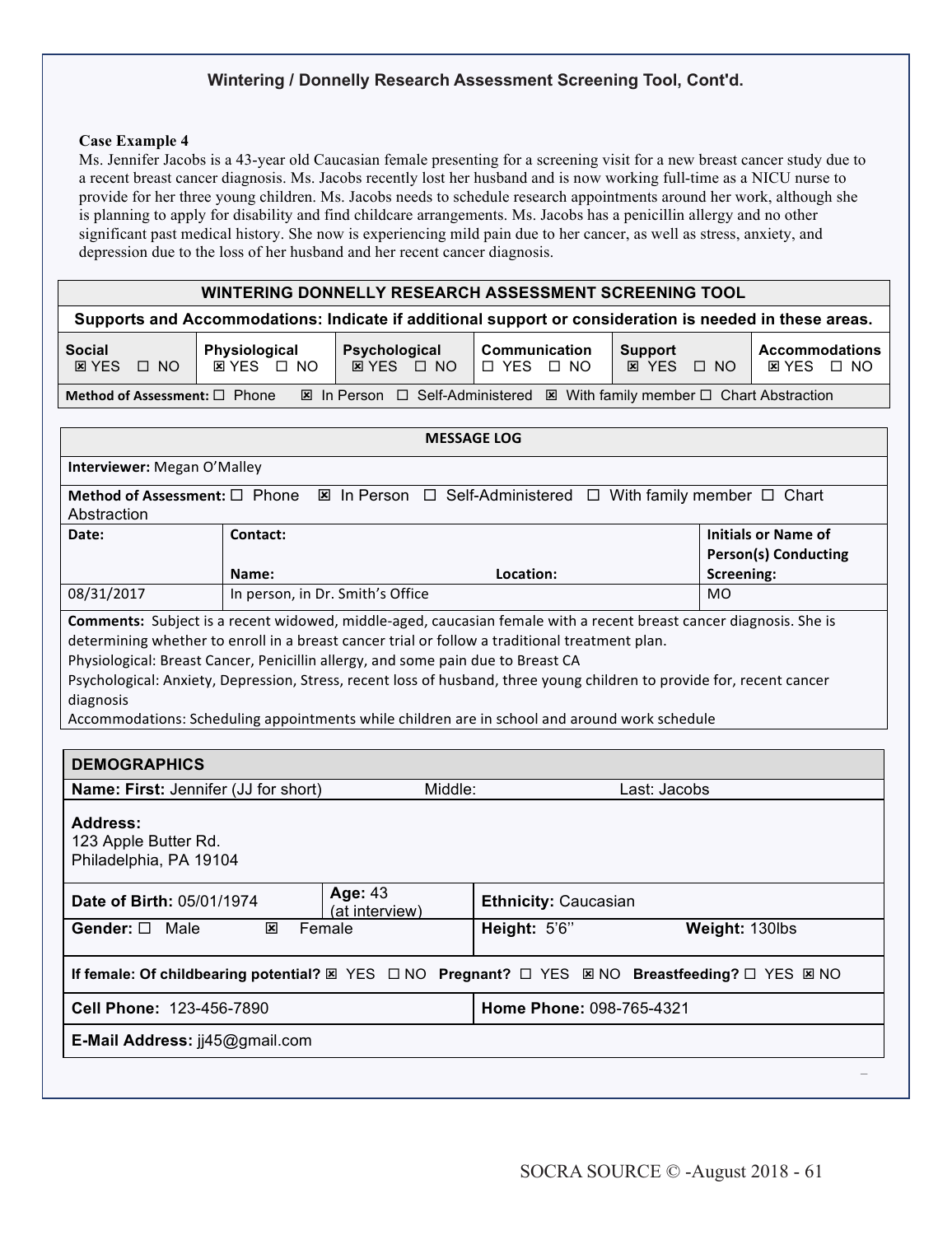|                                                                                                                            |                                                    |             | Wintering / Donnelly Research Assessment Screening Tool, Cont'd.                                                       |             |                                                                                                                       |
|----------------------------------------------------------------------------------------------------------------------------|----------------------------------------------------|-------------|------------------------------------------------------------------------------------------------------------------------|-------------|-----------------------------------------------------------------------------------------------------------------------|
|                                                                                                                            |                                                    |             |                                                                                                                        |             | <b>Preferred method of communication:</b> $\boxtimes$ Phone (Cell) $\Box$ Mail $\Box$ Email $\Box$ With family member |
| □ YES<br><b>E</b> NO                                                                                                       |                                                    |             |                                                                                                                        |             | Do subject have a legally authorized representative or proxy who will provide informed consent?                       |
| <b>SOCIAL AND CULTURAL</b>                                                                                                 |                                                    |             |                                                                                                                        |             |                                                                                                                       |
| Primary Language spoken by subject: English                                                                                |                                                    |             |                                                                                                                        |             | Do you need a translator for<br>speaking?<br>□ YES<br><b>E</b> NO                                                     |
| $\Box$ YES                                                                                                                 | IZ NO If yes, please explain:                      |             |                                                                                                                        |             | Are there any cultural considerations that may enhance or otherwise effect your research participation?               |
| <b>Occupation: NICU Nurse</b><br><b>Highest level of Education completed: BSN</b>                                          |                                                    |             | I Currently employed I Full time □ Part time □ Retired □ Unemployed □ Other:                                           |             |                                                                                                                       |
| <b>図 Childcare</b><br>Will someone be assisting you to your appointments?                                                  | $\Box$ Eldercare<br>$\Box$ Caregiver               |             | Do you have other commitments that could affect your participation in the study?<br><b>E</b> Transportation for others |             |                                                                                                                       |
| □ YES<br><b>E</b> NO<br>□ YES<br><b>E</b> NO                                                                               | If Yes, Please explain:<br>If Yes, Please explain: |             | Do you anticipate problems with transportation to attend your research appointments?                                   |             |                                                                                                                       |
| $\Box$ YES<br>$E$ NO                                                                                                       | If Yes, Please explain:                            |             |                                                                                                                        |             | Do you anticipate any changes in your living situation, residence or do you have travel plans?                        |
| <b>CONTACT INFORMATION</b>                                                                                                 |                                                    |             |                                                                                                                        |             |                                                                                                                       |
| Primary emergency contact name and relationship:<br><b>First: Scott</b><br>Last: Jefferson<br><b>Relationship:</b> brother |                                                    |             |                                                                                                                        |             | Phone:<br>Home: 753-471-9979<br>Cell: 135-790-2468<br>Email: sxj42@gmail.com                                          |
| PHYSIOLOGICAL HEALTH: PHYSICAL HEALTH                                                                                      |                                                    |             |                                                                                                                        |             |                                                                                                                       |
| Do you have any known drug allergies?<br><b>E</b> YES<br>$\Box$ NO<br>List: Penicillin                                     |                                                    |             | How is your appetite?<br>$\Box$ Good<br><b>E</b> Fair<br><b>Comment:</b>                                               | $\Box$ Poor |                                                                                                                       |
| Do you have any<br>Do you wear glasses?<br>Do you have any                                                                 |                                                    |             |                                                                                                                        |             | Do you have any vision problems?                                                                                      |
| vision problems?<br>□ YES<br>ENO                                                                                           | □ YES                                              | $\Sigma$ NO | problems with<br>hearing?<br>□ YES<br>$\Sigma$ NO<br>□ YES<br>ENO                                                      |             |                                                                                                                       |
| On average, how many hours of sleep do you get per night?                                                                  |                                                    |             | $4-6$                                                                                                                  |             |                                                                                                                       |
| Do you have any problems<br>sleeping?<br>concentration?                                                                    |                                                    |             | If yes, do they affect your                                                                                            | level?      | If yes, do they affect your energy                                                                                    |
| □ YES<br>$\Sigma$ NO                                                                                                       |                                                    | □ YES       | <b>E</b> NO<br>Are you currently being treated for any medical condition? If Yes, Please explain.                      | □ YES       | $\Sigma$ NO                                                                                                           |
| <b>E</b> YES<br>Do you have any pending surgeries? $\Box$ YES                                                              |                                                    |             | □ NO Anxiety-Xanax Depression- Effexor Breast Cancer-TBD<br><b>E</b> NO                                                |             |                                                                                                                       |
| If yes, please explain.                                                                                                    |                                                    |             |                                                                                                                        |             |                                                                                                                       |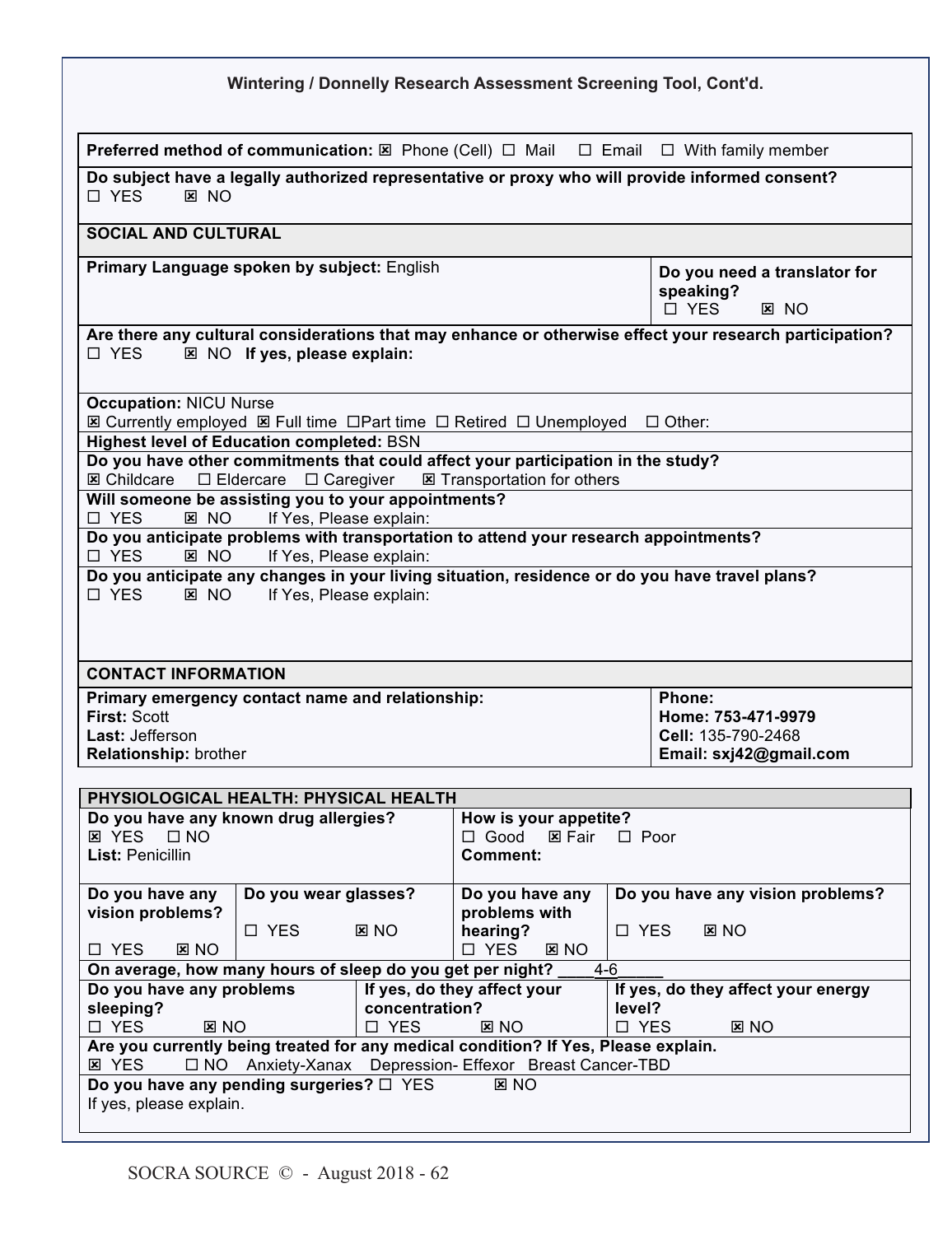| Wintering / Donnelly Research Assessment Screening Tool, Cont'd.                                                                                                                                                  |                                                            |                                                                                                         |  |  |  |
|-------------------------------------------------------------------------------------------------------------------------------------------------------------------------------------------------------------------|------------------------------------------------------------|---------------------------------------------------------------------------------------------------------|--|--|--|
|                                                                                                                                                                                                                   |                                                            |                                                                                                         |  |  |  |
| PHYSIOLOGICAL HEALTH: PHYSICAL HEALTH (continued)<br>Do you have any of the following conditions?                                                                                                                 | Do you have pain?                                          |                                                                                                         |  |  |  |
| 区Cancer<br>□Cardiac<br>$\square$ Diabetes<br>$\Box$ Gastrointestinal                                                                                                                                              | $\Box$ NO                                                  | <b>E</b> YES-explain: mild breast tenderness<br>On average, rate your pain on a scale of 1-10 (10 being |  |  |  |
| $\Box$ Genetic<br>□Lung/Pulmonary<br>□Musculoskeletal                                                                                                                                                             | the worst).<br>4                                           |                                                                                                         |  |  |  |
| $\Box$ Neurodegenerative<br>□Urinary Frequency<br>□Other:<br>$\square$ None                                                                                                                                       | Are you taking anything for pain?<br>□ YES<br>RNO<br>List: |                                                                                                         |  |  |  |
| Have you ever had a head injury or<br>concussion?<br>□ YES<br><b>E</b> NO                                                                                                                                         | □ YES<br>RNO<br>IF yes, how long?                          | If yes, did you have loss of consciousness?                                                             |  |  |  |
| If yes, please explain:                                                                                                                                                                                           |                                                            |                                                                                                         |  |  |  |
| Any problems with balance?<br>□ YES- Explain:<br><b>E</b> NO                                                                                                                                                      |                                                            | Are you able to walk independently?<br><b>E</b> YES<br>□ NO- Explain:                                   |  |  |  |
| <b>Any Risk of falling?</b><br>If yes, how many falls?<br>□ YES-Explain:<br><b>E</b> NO                                                                                                                           |                                                            | Any recent falls?<br>□ YES<br><b>E</b> NO<br>Dates:                                                     |  |  |  |
| Do you have shortness of breath after walking? For example:<br>Walking down a long hallway<br>□ YES<br>$\boxtimes$ NO                                                                                             |                                                            | Do you use or need any of the<br>following?<br>$\Box$ Cane<br>$\Box$ Crutches                           |  |  |  |
| Have you ever smoked? □ YES<br><b>E</b> NO<br>If yes, answer the following.                                                                                                                                       |                                                            | $\square$ Walker<br>$\Box$ Wheelchair<br>$\Box$ PIC line<br>$\Box$ Oxygen Tank                          |  |  |  |
| $\Box$ Current<br>$\Box$ Past                                                                                                                                                                                     |                                                            | $\Box$ Other:                                                                                           |  |  |  |
| Packs per day:                                                                                                                                                                                                    |                                                            | <b>図 None</b>                                                                                           |  |  |  |
|                                                                                                                                                                                                                   |                                                            |                                                                                                         |  |  |  |
| PSYCHOLOGICAL FUNCTIONING                                                                                                                                                                                         |                                                            |                                                                                                         |  |  |  |
| Do you have any problems with:<br>$\Box$ Receiving shots/needles<br>$\Box$ Blood draws $\Box$ Claustrophobia<br><b>図 None</b>                                                                                     |                                                            |                                                                                                         |  |  |  |
| Do you currently have any major life stressors? E YES<br>If Yes, please explain: Recently loss of husband, three young children at home, works full-time to provide for<br>family, recent breast cancer diagnosis | $\Box$ NO                                                  |                                                                                                         |  |  |  |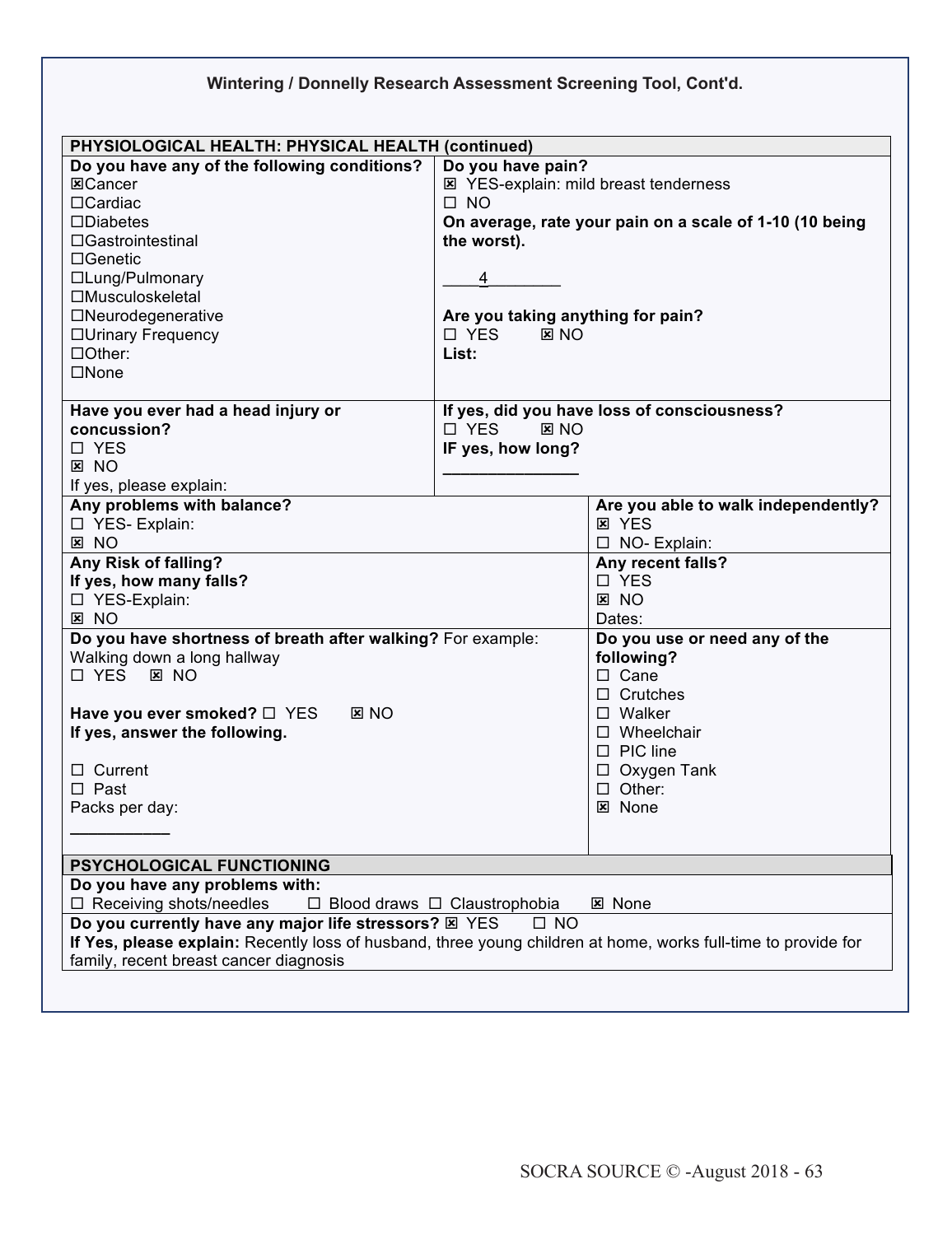| Have you had any problems with the<br><b>Currently Experiencing:</b><br><b>Past Experiences:</b><br>following? Please select all that apply.<br>$\Box$ Memory Loss<br>$\Box$ Memory Loss<br>If none or not applicable, select none.<br><b>E</b> Anxiety<br>$\Box$ Anxiety<br>$\Box$ Depression<br><b>区</b> Depression<br>□ Alcohol Abuse<br>□ Alcohol Abuse<br>$\square$ Substance Abuse<br>$\Box$ Substance Abuse<br>$\Box$ Post-Traumatic Stress Disorder<br>$\Box$ Post-Traumatic Stress Disorder<br>$\Box$ Other:<br><b>図 Other: Stress</b><br>区 None<br>$\Box$ None<br>Thank You (Complete the Supports and Accommodations Section and Comments Above)<br>WINTERING DONNELLY RESEARCH ASSESSMENT SCREENING TOOL<br>Supports and Accommodations: Indicate if additional support or consideration is needed in these areas.<br>Physiological<br>Psychological<br><b>Communication</b><br><b>Social</b><br><b>Support</b><br><b>Accommodations</b><br>□ YES □ NO<br>$\Box$ YES $\Box$ NO<br>$\Box$ YES $\Box$ NO<br>$\Box$ YES $\Box$ NO<br>$\Box$ YES<br>$\Box$ NO<br>$\Box$ YES $\Box$ NO<br>Method of Assessment: □ Phone<br>$\Box$ In Person $\Box$ Self-Administered $\Box$ With family member $\Box$ Chart Abstraction<br><b>MESSAGE LOG</b><br>Interviewer:<br>Method of Assessment: $\Box$ Phone $\Box$ In Person $\Box$ Self-Administered $\Box$ With family member $\Box$ Chart<br>Abstraction<br>Initials or Name of<br>Date:<br>Contact:<br><b>Person(s) Conducting</b><br>Location:<br>Screening:<br>Name:<br>Comments:<br><b>DEMOGRAPHICS</b><br>Name: (First)<br>(Middle)<br>(Last)<br><b>Address:</b><br>Age:<br>Date of Birth:<br><b>Ethnicity:</b><br>(at interview)<br>Gender: $\square$<br>Male<br>Female<br>П<br>Height:<br>Weight: |  |  |  |  | Wintering / Donnelly Research Assessment Screening Tool, Cont'd. |  |  |
|------------------------------------------------------------------------------------------------------------------------------------------------------------------------------------------------------------------------------------------------------------------------------------------------------------------------------------------------------------------------------------------------------------------------------------------------------------------------------------------------------------------------------------------------------------------------------------------------------------------------------------------------------------------------------------------------------------------------------------------------------------------------------------------------------------------------------------------------------------------------------------------------------------------------------------------------------------------------------------------------------------------------------------------------------------------------------------------------------------------------------------------------------------------------------------------------------------------------------------------------------------------------------------------------------------------------------------------------------------------------------------------------------------------------------------------------------------------------------------------------------------------------------------------------------------------------------------------------------------------------------------------------------------------------------------------------------------------------------------------------------------|--|--|--|--|------------------------------------------------------------------|--|--|
|                                                                                                                                                                                                                                                                                                                                                                                                                                                                                                                                                                                                                                                                                                                                                                                                                                                                                                                                                                                                                                                                                                                                                                                                                                                                                                                                                                                                                                                                                                                                                                                                                                                                                                                                                            |  |  |  |  |                                                                  |  |  |
|                                                                                                                                                                                                                                                                                                                                                                                                                                                                                                                                                                                                                                                                                                                                                                                                                                                                                                                                                                                                                                                                                                                                                                                                                                                                                                                                                                                                                                                                                                                                                                                                                                                                                                                                                            |  |  |  |  |                                                                  |  |  |
|                                                                                                                                                                                                                                                                                                                                                                                                                                                                                                                                                                                                                                                                                                                                                                                                                                                                                                                                                                                                                                                                                                                                                                                                                                                                                                                                                                                                                                                                                                                                                                                                                                                                                                                                                            |  |  |  |  |                                                                  |  |  |
|                                                                                                                                                                                                                                                                                                                                                                                                                                                                                                                                                                                                                                                                                                                                                                                                                                                                                                                                                                                                                                                                                                                                                                                                                                                                                                                                                                                                                                                                                                                                                                                                                                                                                                                                                            |  |  |  |  |                                                                  |  |  |
|                                                                                                                                                                                                                                                                                                                                                                                                                                                                                                                                                                                                                                                                                                                                                                                                                                                                                                                                                                                                                                                                                                                                                                                                                                                                                                                                                                                                                                                                                                                                                                                                                                                                                                                                                            |  |  |  |  |                                                                  |  |  |
|                                                                                                                                                                                                                                                                                                                                                                                                                                                                                                                                                                                                                                                                                                                                                                                                                                                                                                                                                                                                                                                                                                                                                                                                                                                                                                                                                                                                                                                                                                                                                                                                                                                                                                                                                            |  |  |  |  |                                                                  |  |  |
|                                                                                                                                                                                                                                                                                                                                                                                                                                                                                                                                                                                                                                                                                                                                                                                                                                                                                                                                                                                                                                                                                                                                                                                                                                                                                                                                                                                                                                                                                                                                                                                                                                                                                                                                                            |  |  |  |  |                                                                  |  |  |
|                                                                                                                                                                                                                                                                                                                                                                                                                                                                                                                                                                                                                                                                                                                                                                                                                                                                                                                                                                                                                                                                                                                                                                                                                                                                                                                                                                                                                                                                                                                                                                                                                                                                                                                                                            |  |  |  |  |                                                                  |  |  |
|                                                                                                                                                                                                                                                                                                                                                                                                                                                                                                                                                                                                                                                                                                                                                                                                                                                                                                                                                                                                                                                                                                                                                                                                                                                                                                                                                                                                                                                                                                                                                                                                                                                                                                                                                            |  |  |  |  |                                                                  |  |  |
|                                                                                                                                                                                                                                                                                                                                                                                                                                                                                                                                                                                                                                                                                                                                                                                                                                                                                                                                                                                                                                                                                                                                                                                                                                                                                                                                                                                                                                                                                                                                                                                                                                                                                                                                                            |  |  |  |  |                                                                  |  |  |
|                                                                                                                                                                                                                                                                                                                                                                                                                                                                                                                                                                                                                                                                                                                                                                                                                                                                                                                                                                                                                                                                                                                                                                                                                                                                                                                                                                                                                                                                                                                                                                                                                                                                                                                                                            |  |  |  |  |                                                                  |  |  |
|                                                                                                                                                                                                                                                                                                                                                                                                                                                                                                                                                                                                                                                                                                                                                                                                                                                                                                                                                                                                                                                                                                                                                                                                                                                                                                                                                                                                                                                                                                                                                                                                                                                                                                                                                            |  |  |  |  |                                                                  |  |  |
|                                                                                                                                                                                                                                                                                                                                                                                                                                                                                                                                                                                                                                                                                                                                                                                                                                                                                                                                                                                                                                                                                                                                                                                                                                                                                                                                                                                                                                                                                                                                                                                                                                                                                                                                                            |  |  |  |  |                                                                  |  |  |
|                                                                                                                                                                                                                                                                                                                                                                                                                                                                                                                                                                                                                                                                                                                                                                                                                                                                                                                                                                                                                                                                                                                                                                                                                                                                                                                                                                                                                                                                                                                                                                                                                                                                                                                                                            |  |  |  |  |                                                                  |  |  |
|                                                                                                                                                                                                                                                                                                                                                                                                                                                                                                                                                                                                                                                                                                                                                                                                                                                                                                                                                                                                                                                                                                                                                                                                                                                                                                                                                                                                                                                                                                                                                                                                                                                                                                                                                            |  |  |  |  |                                                                  |  |  |
|                                                                                                                                                                                                                                                                                                                                                                                                                                                                                                                                                                                                                                                                                                                                                                                                                                                                                                                                                                                                                                                                                                                                                                                                                                                                                                                                                                                                                                                                                                                                                                                                                                                                                                                                                            |  |  |  |  |                                                                  |  |  |
|                                                                                                                                                                                                                                                                                                                                                                                                                                                                                                                                                                                                                                                                                                                                                                                                                                                                                                                                                                                                                                                                                                                                                                                                                                                                                                                                                                                                                                                                                                                                                                                                                                                                                                                                                            |  |  |  |  |                                                                  |  |  |
|                                                                                                                                                                                                                                                                                                                                                                                                                                                                                                                                                                                                                                                                                                                                                                                                                                                                                                                                                                                                                                                                                                                                                                                                                                                                                                                                                                                                                                                                                                                                                                                                                                                                                                                                                            |  |  |  |  |                                                                  |  |  |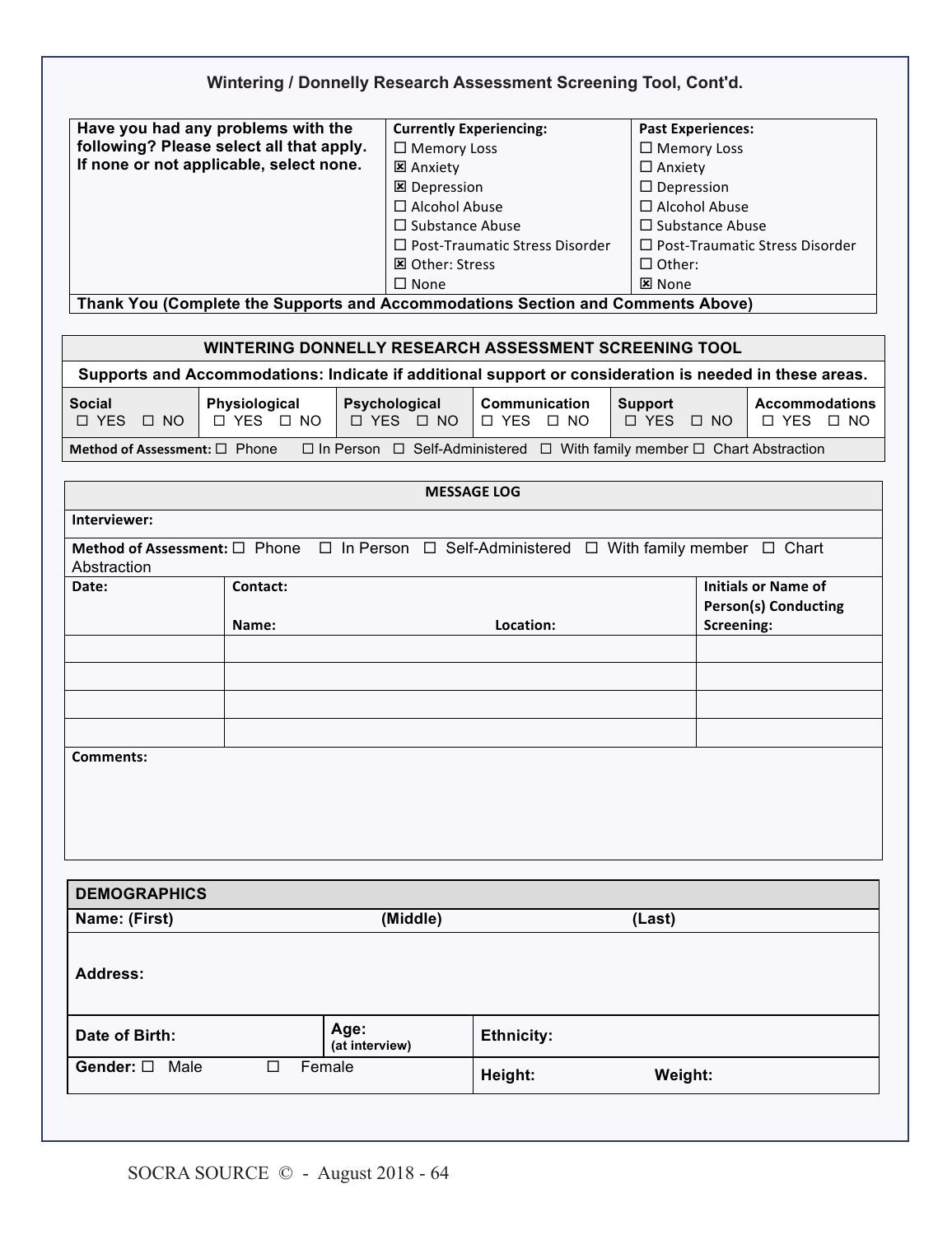|  |  | Wintering / Donnelly Research Assessment Screening Tool, Cont'd. |
|--|--|------------------------------------------------------------------|
|--|--|------------------------------------------------------------------|

| If female: Of childbearing potential? $\square$ YES $\square$ NO Pregnant? $\square$ YES $\square$ NO Breastfeeding? $\square$ YES $\square$ NO |                    |
|-------------------------------------------------------------------------------------------------------------------------------------------------|--------------------|
| <b>Cell Phone:</b>                                                                                                                              | <b>Home Phone:</b> |
| <b>E-Mail Address:</b>                                                                                                                          |                    |
| <b>Preferred method of communication:</b> $\Box$ Phone $\Box$ Mail $\Box$ Email $\Box$ With family member                                       |                    |
| Does the subject have a legally authorized representative or proxy who will provide informed consent?<br>□ YES<br>$\Box$ NO                     |                    |

| <b>SOCIAL AND CULTURAL</b>                                                                                                                                              |                                                                      |
|-------------------------------------------------------------------------------------------------------------------------------------------------------------------------|----------------------------------------------------------------------|
| Primary Language spoken by subject:                                                                                                                                     | Do you need a translator for<br>speaking?<br>$\Box$ YES<br>$\Box$ NO |
| Are there any cultural considerations that may enhance or otherwise effect your research participation?<br>$\Box$ NO If yes, please explain:<br>$\Box$ YES              |                                                                      |
| <b>Occupation:</b><br>$\Box$ Currently employed $\Box$ Full time $\Box$ Part time $\Box$ Retired $\Box$ Unemployed $\Box$ Other:                                        |                                                                      |
| <b>Highest level of Education completed:</b>                                                                                                                            |                                                                      |
| Do you have other commitments that could affect your participation in the study?<br>$\Box$ Childcare $\Box$ Eldercare $\Box$ Caregiver $\Box$ Transportation for others |                                                                      |
| Will someone be assisting you to your appointments?<br>If Yes, Please explain:<br>□ YES<br>$\Box$ NO                                                                    |                                                                      |
| Do you anticipate problems with transportation to attend your research appointments?<br>□ YES<br>$\Box$ NO<br>If Yes, Please explain:                                   |                                                                      |
| Do you anticipate any changes in your living situation, residence or do you have travel plans?<br>If Yes, Please explain:<br>□ YES<br>$\Box$ NO                         |                                                                      |
| <b>CONTACT INFORMATION</b>                                                                                                                                              |                                                                      |
| Primary emergency contact name and relationship:<br>First:<br>Last:<br><b>Relationship:</b>                                                                             | Phone:<br>Home:<br>Cell:<br>Email:                                   |
| <b>DHVSIOLOGICAL HEALTH: DHVSICAL HEALTH AND ELINCTIONAL CADACITY</b>                                                                                                   |                                                                      |

| PHYSIOLOGICAL HEALTH: PHYSICAL HEALTH AND FUNCTIONAL CAPACITY |                         |                                     |                            |
|---------------------------------------------------------------|-------------------------|-------------------------------------|----------------------------|
| Do you have any known drug allergies?                         |                         | How is your appetite?               |                            |
| □ YES<br>$\Box$ NO                                            |                         | $\Box$ Good $\Box$ Fair $\Box$ Poor |                            |
| List:                                                         |                         | Comments:                           |                            |
|                                                               |                         |                                     |                            |
| Do you have any                                               | Do you wear glasses?    | Do you have any                     | Do you need a hearing aid? |
| vision problems?                                              |                         | problems with                       |                            |
| $\Box$ NO<br>□ YES                                            | $\Box$ YES<br>$\Box$ NO | hearing?                            | □ YES<br>$\Box$ NO         |
|                                                               |                         | □ YES<br>$\Box$ NO                  |                            |
| On average, how many hours of sleep do you get per night?     |                         |                                     |                            |
|                                                               |                         |                                     |                            |

<u>11</u>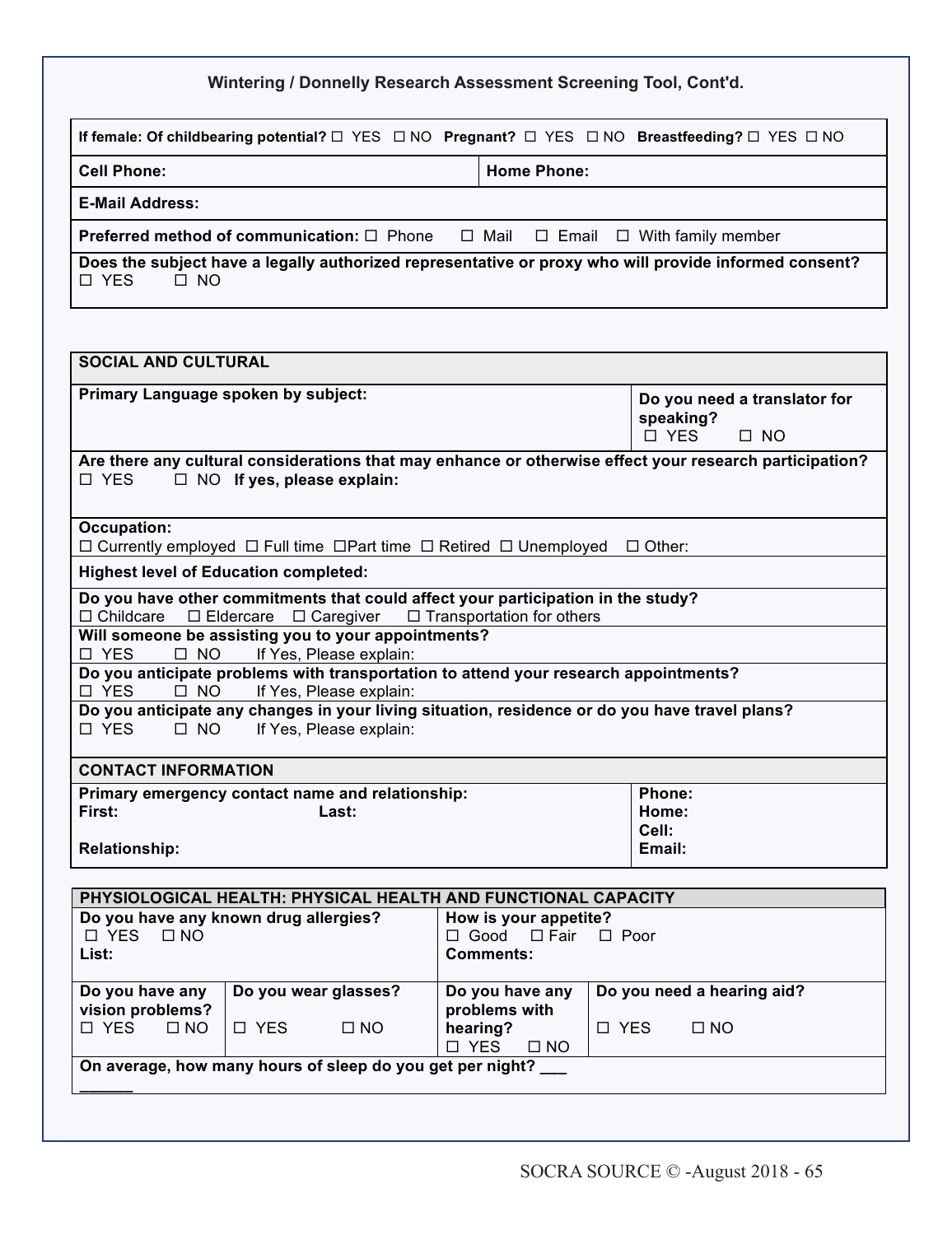|                                                                                                          |                |                                          | Wintering / Donnelly Research Assessment Screening Tool, Cont'd. |
|----------------------------------------------------------------------------------------------------------|----------------|------------------------------------------|------------------------------------------------------------------|
| Do you have any problems                                                                                 |                | If yes, do they affect your              | If yes, do they affect your energy                               |
| sleeping?                                                                                                | concentration? |                                          | level?                                                           |
| □ YES<br>$\square$ NO                                                                                    | □ YES          | $\square$ NO                             | □ YES<br>$\square$ NO                                            |
| Are you currently being treated for any medical condition? If Yes, Please explain.<br>□ YES<br>$\Box$ NO |                |                                          |                                                                  |
| Do you have any pending surgeries? □ YES                                                                 |                | $\square$ NO                             |                                                                  |
| If yes, please explain.                                                                                  |                |                                          |                                                                  |
| PHYSIOLOGICAL HEALTH: PHYSICAL HEALTH AND FUNCTIONAL CAPACITY (continued)                                |                |                                          |                                                                  |
| Do you have any of the following conditions?                                                             |                | Do you have pain?                        |                                                                  |
| □Cancer                                                                                                  |                | □ YES-Explain:                           |                                                                  |
| $\Box$ Cardiac                                                                                           |                | $\Box$ NO                                |                                                                  |
| $\square$ Diabetes                                                                                       |                |                                          | On average, rate your pain on a scale of 1-10 (10 being          |
| □Gastrointestinal                                                                                        |                | the worst).                              |                                                                  |
| $\Box$ Genetic                                                                                           |                |                                          |                                                                  |
| □Lung/Pulmonary                                                                                          |                |                                          |                                                                  |
| □Musculoskeletal                                                                                         |                | Are you taking anything for pain?        |                                                                  |
| □Neurodegenerative                                                                                       |                | □ YES<br>$\square$ NO                    |                                                                  |
| □Urinary Frequency                                                                                       |                | List:                                    |                                                                  |
| □Other:                                                                                                  |                |                                          |                                                                  |
| $\square$ None                                                                                           |                |                                          |                                                                  |
| Have you ever had a head injury or                                                                       |                |                                          | If yes, did you have loss of consciousness?                      |
| concussion?                                                                                              |                | □ YES<br>$\square$ NO                    |                                                                  |
| $\Box$ YES                                                                                               |                | IF yes, how long?                        |                                                                  |
| $\Box$ NO                                                                                                |                |                                          |                                                                  |
| If yes, please explain:                                                                                  |                |                                          |                                                                  |
| Any problems with balance?                                                                               |                |                                          | Are you able to walk independently?                              |
| □ YES-Explain:                                                                                           |                |                                          | □ YES                                                            |
| $\Box$ NO                                                                                                |                |                                          | □ NO-Explain:                                                    |
| Any Risk of falling?                                                                                     |                |                                          | Any recent falls?                                                |
| If yes, how many falls have you had?                                                                     |                |                                          | □ YES                                                            |
| □ YES<br>$\square$ NO                                                                                    |                |                                          | $\square$ NO                                                     |
| Do you have shortness of breath after walking? For example:                                              |                |                                          | Dates:<br>Do you use or need any of the                          |
| Walking down a long hallway                                                                              |                |                                          | following of these?                                              |
| $\Box$ YES $\Box$ NO                                                                                     |                |                                          | $\square$ Cane                                                   |
|                                                                                                          |                |                                          | $\Box$ Crutches                                                  |
| Have you ever smoked? □ YES                                                                              | $\square$ NO   |                                          | $\square$ Walker                                                 |
| If yes, answer the following.                                                                            |                |                                          | $\square$ Wheelchair                                             |
|                                                                                                          |                |                                          | $\Box$ PIC line                                                  |
| $\Box$ Current                                                                                           |                |                                          | $\Box$ Oxygen Tank                                               |
| $\square$ Past                                                                                           |                |                                          | $\Box$ Other:                                                    |
| Packs per day:                                                                                           |                |                                          | $\square$ None                                                   |
|                                                                                                          |                |                                          |                                                                  |
| PSYCHOLOGICAL FUNCTIONING                                                                                |                |                                          |                                                                  |
| Do you have any problems with:                                                                           |                |                                          |                                                                  |
| $\Box$ Receiving shots/needles                                                                           |                | $\Box$ Blood draws $\Box$ Claustrophobia | □ None                                                           |
|                                                                                                          |                |                                          |                                                                  |

12